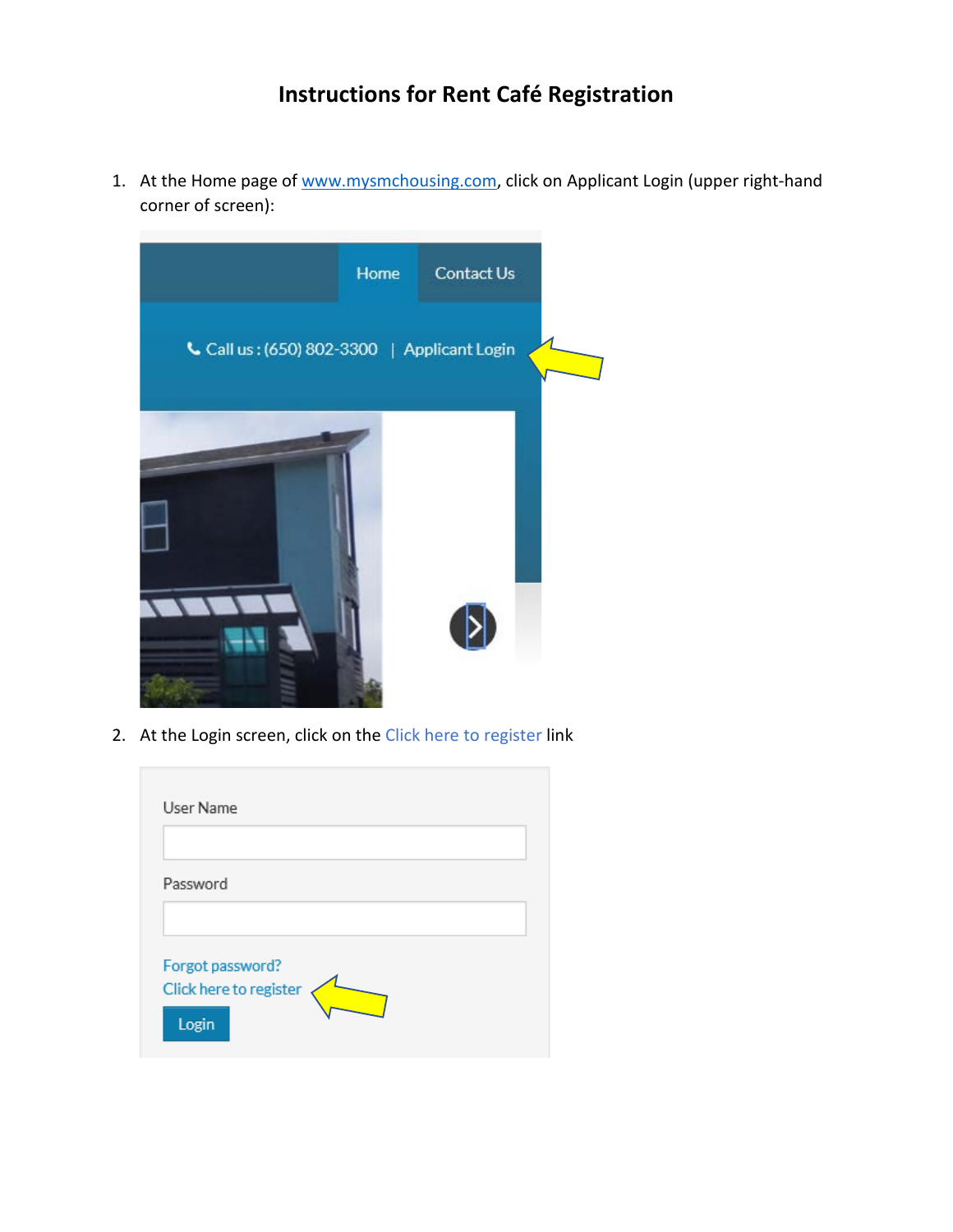3. On the Create an Account page, click the 'I Want to Apply' box:



Enter Your Registration Code

The Registration code is an alpha-numeric code listed in the outreach letter sent to the Applicants and should be entered exactly as shown in the letter. Once the code is entered, the Applicant presses the blue "Go" box to the right of the Registration code.

Go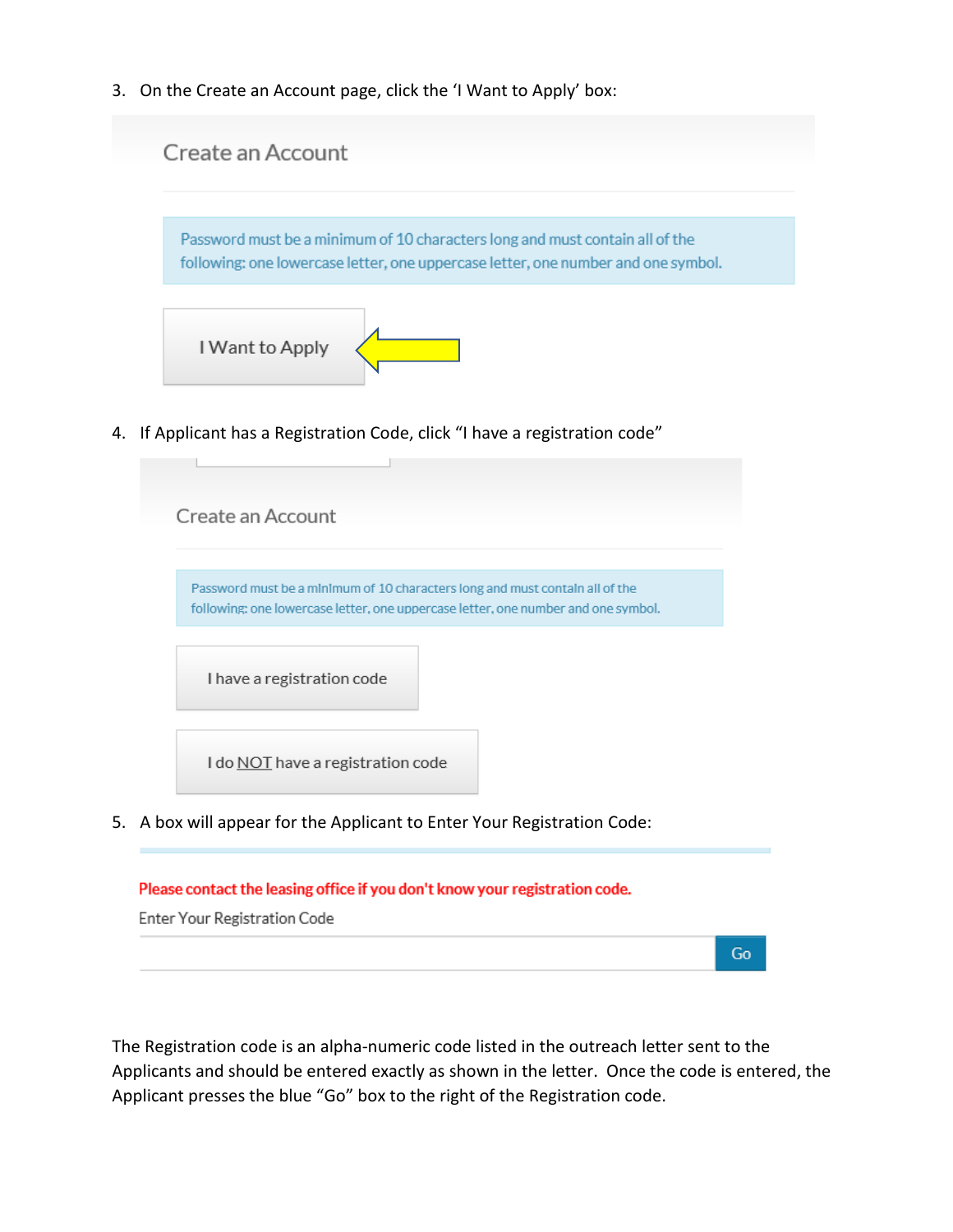\*If Applicants do not have a Registration Code, they click "I do NOT have a registration code" and continue process.

6. The Personal Details and Account Information sections appear:

| <b>Personal Details</b>                                    |
|------------------------------------------------------------|
| First Name*                                                |
| First Name                                                 |
| Last Name*                                                 |
| Last Name                                                  |
| SSN#* (If you do not have a SSN, please enter 999-99-9999) |
| XXX-XX-XXXX                                                |
| Phone (Home)*                                              |
| (555) 555-5555                                             |

## **Account Information**

| YourEmail@Example.com              |                                     |
|------------------------------------|-------------------------------------|
| User Name (must be email address)* |                                     |
| User Name                          |                                     |
| Password*                          |                                     |
| Password                           |                                     |
| Confirm Password*                  |                                     |
| Confirm Password                   |                                     |
| I'm not a robot                    | <b>reCAPTCHA</b><br>Privacy - Terms |

7. Once all sections have been completed, click the box next to "I'm not a robot" and the "I have read and accept the Terms and Conditions", then press the blue Register box.